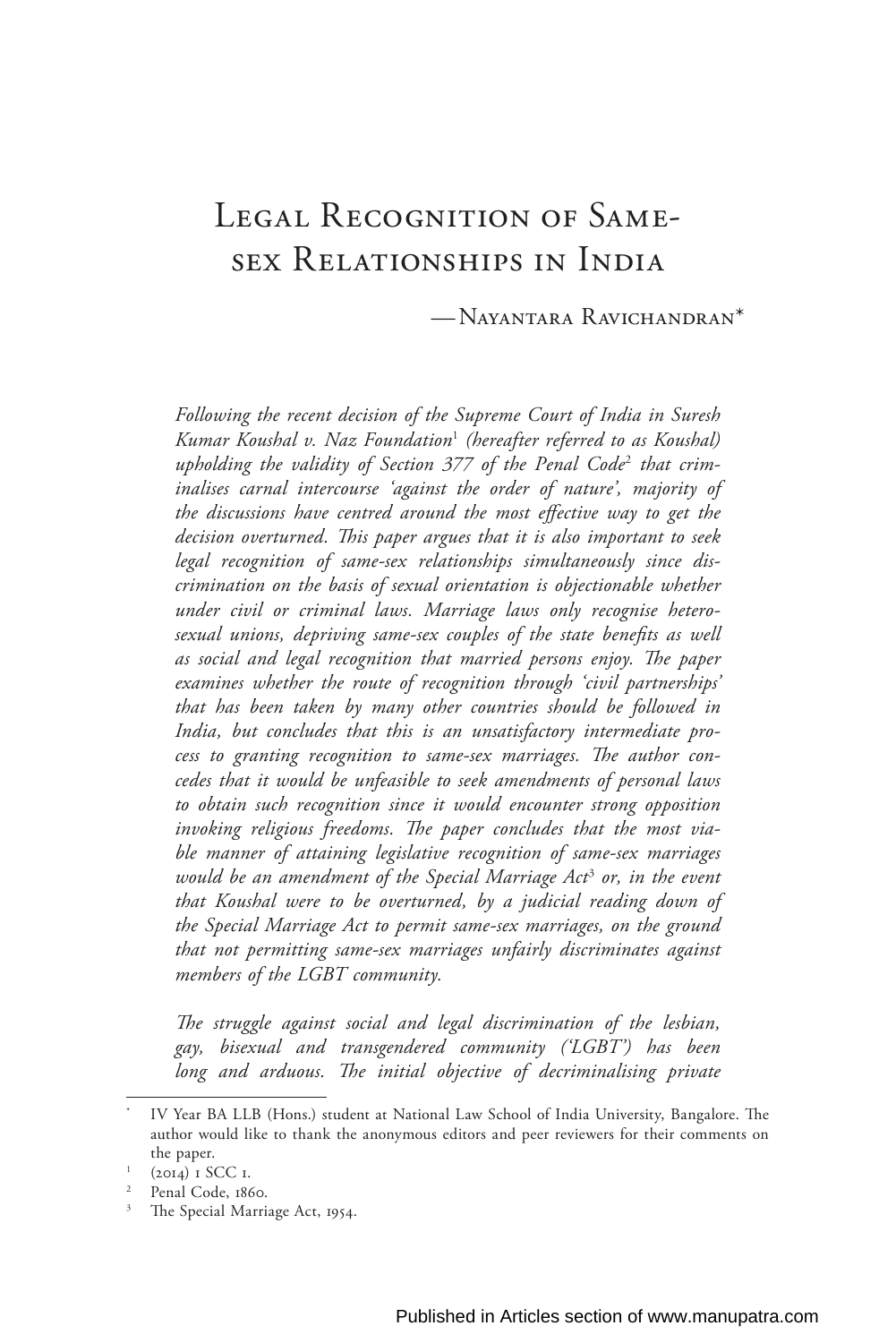*and consensual same-sex acts has been achieved in most countries either by legislation or by courts overturning such laws, though seventy-six countries, largely in Africa and West Asia, still retain such laws.*<sup>4</sup>  *On December 11, 2013 India re-joined these countries when the Supreme Court in Koushal upheld the constitutional validity of Section 377 of the Indian Penal Code, a hangover from the colonial days that criminalises "carnal intercourse against the order of nature".*<sup>5</sup> *Koushal reversed the progressive decision of the Delhi High Court in Naz Foundation v. Govt. of NCT of Delhi*<sup>6</sup>  *(hereafter referred to as Naz Foundation) that read down Section 377 to decriminalise private consensual sex between adults. Post the judgment, there has been wide-ranging discussion on the most effective method to obtain an over-ruling of Koushal.*

*In this paper, the author argues that it is not sufficient to merely work towards decriminalisation of same-sex acts but it is also necessary to seek legal recognition for same-sex relationships and examine the various options that could be pursued to obtain such legal recognition. Since this is not a mere technical legal question, but one that arouses passionate debate and affects the personal lives of many, the author has also factored in what may be termed as tactical considerations. The strong opposition that a vocal section of Indian society has against the aspirations of the LGBT community cannot be gainsaid. In India, where along with rapid modernisation, there has been growth of conservative and revivalist ideas,*<sup>7</sup>  *this opposition in the name of tradition, culture and religion, however misguided, will be strong and will act as an impediment to liberal legislation. Notwithstanding Koushal, it is believed that the judiciary is not fettered to the same extent. It is interesting to note that the writ petition by Naz Foundation was originally dismissed by the Delhi High Court on the grounds that there was no cause of action and merely academic issues could not be discussed by the court. This order was challenged in a special leave petition and the Supreme Court remanded the petition for fresh decision in 2006.*<sup>8</sup>  *One should not, therefore, conclude from Koushal that a progressive interpretation cannot be obtained from the Supreme Court.*

<sup>4</sup> UN Human Rights Council, *Report of the United Nations High Commissioner for Human Rights on Discriminatory laws and practices and acts of violence against individuals based on their sexual orientation and gender identity*, (November 17, 2011), <http://www.refworld.org/ docid/4ef092022.html.>

<sup>5</sup> Indian Penal Code, 1860, S. 377.

<sup>6</sup> (2009) 160 DLT 277.

SUNIL KHILNANI, THE IDEA OF INDIA 180 (2004).

<sup>8</sup> *Suresh Kumar Koushal*, *supra* note 1, at paras 4-5.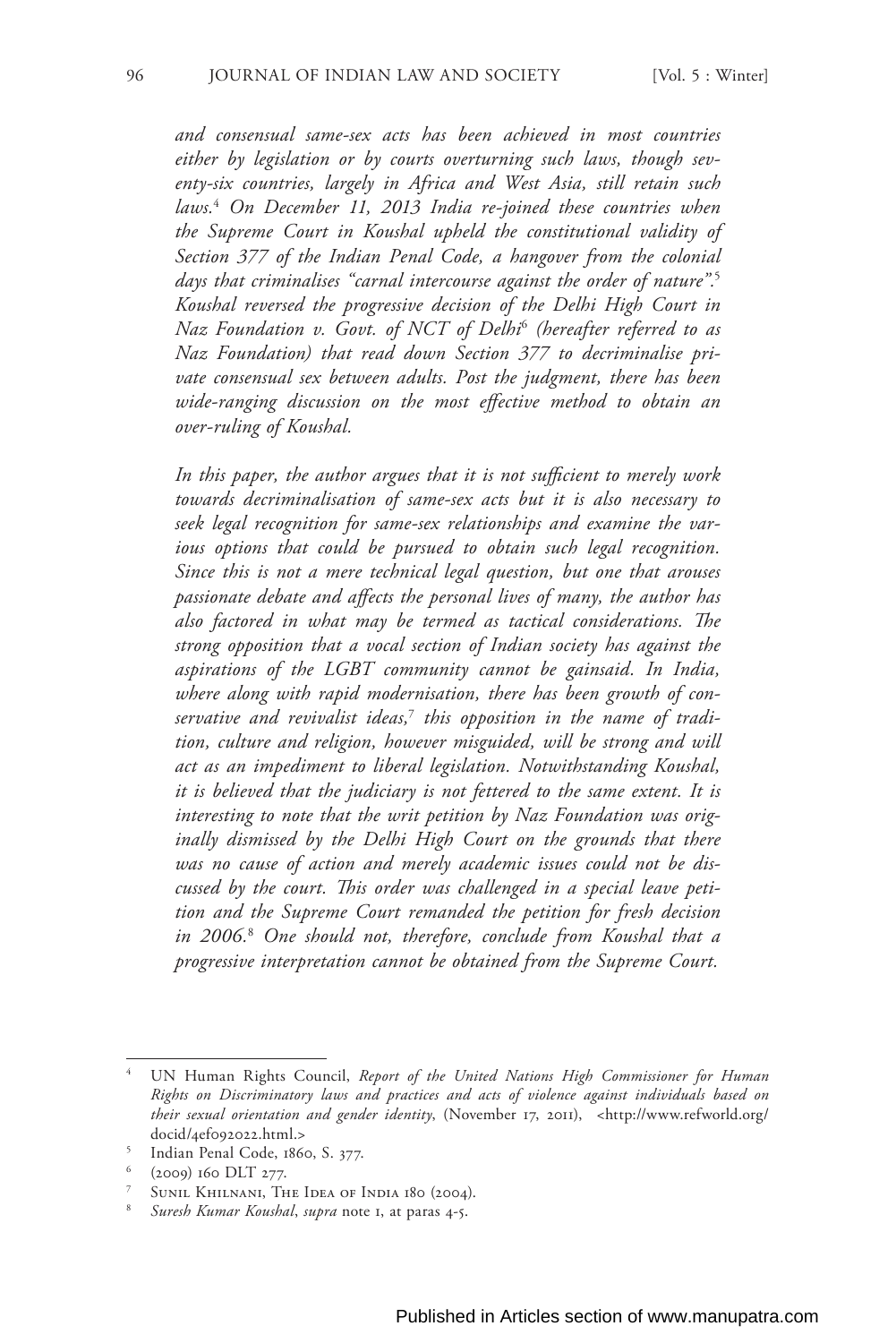## **I. The Impact of Koushal**

This paper discusses various courses of action, both legislative and judicial, to obtain legal recognition of same-sex relationships. While this paper does not primarily deal with *Koushal*, certain aspects of the judgment are relevant to the subject matter being dealt with.

*Koushal* holds that there exists a presumption of constitutionality of a statutory provision, and opined that there is a presumption that the legislature would act in the best interests of the people. In fact, it goes so far as to state that even pre-Constitutional laws may be considered a manifestation of the will of the Indian people.9 The Court overlooked that the decisions cited by it had pointed out that a valid law may become invalid with the passage of  $time<sup>10</sup>$ 

Secondly, the Court held that the classification between those indulging in carnal intercourse in the ordinary course and against the order of nature is intelligible, in order to hold that Section 377 was not violative of Article 14 of the Constitution<sup>11</sup>. This ignored precedents which require a justification of the classification in relation to the stated objective being pursued.12

Thirdly, the Court held that Section 377 did not violate Article 15, providing no reasons whatsoever.<sup>13</sup> This is particularly odd considering the most powerful and interesting section of *Naz Foundation* provided the judicial reasoning as to why discrimination on the grounds of sexual orientation was violative of Article 15 and that the term "sex" in the Article included "sexual orientation".14 Similarly, the *Koushal* bench discussed several landmark cases under Article 21 but did not provide any reasoning as to how Section 377 is not in violation of Article 21.15

Finally, the Court stated that the decision to repeal Section 377 had to be left to the Parliament, effectively directing a group that it recognises as a minority that its rights should be protected by the majoritarian arm of government i.e. Parliament.16

<sup>9</sup> *Suresh Kumar Koushal*, *supra* note 1, at para 28.

<sup>10</sup> Vikram Raghavan, *Taking Sexuality Seriously: The Supreme Court and the Koushal case*, Law & Other Things (December 16, 2013), http://lawandotherthings.blogspot.in/2013/12/taking-sexuality-seriously-supreme\_16.html.

<sup>&</sup>lt;sup>11</sup> Indian Constitution.

<sup>12</sup> *Suresh Kumar Koushal*, *supra* note 1, at para 42.

<sup>13</sup> *Suresh Kumar Koushal*, *supra* note 1, at para 44.

<sup>14</sup> *Naz Foundation*, *supra* note 6, at para 104.

<sup>15</sup> *Suresh Kumar Koushal*, *supra* note 1, at para 51.

<sup>&</sup>lt;sup>16</sup> Gautam Bhatia, *The Unbearable Wrongness of Koushal v. Naz Foundation*, INDIAN Constitutional Law and Philosophy (December 11, 2013), http://indconlawphil.wordpress. com/2013/12/11/the-unbearable-wrongness-of-koushal-vs-naz-foundation/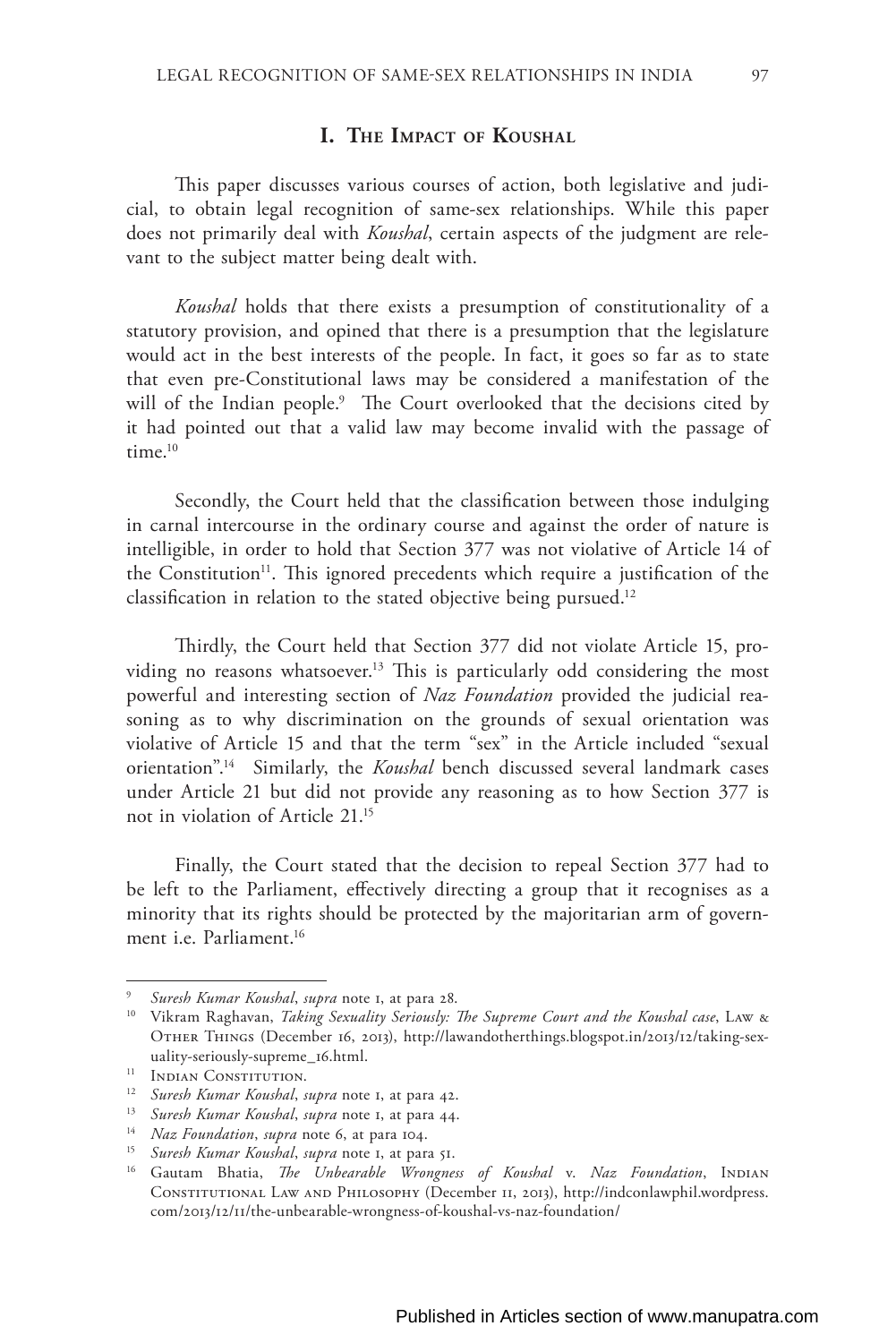These aspects of *Koushal* make it more difficult, as discussed later, to pursue several judicial options in relation to recognition of same-sex relationships. However, the Supreme Court has agreed to hear arguments on a curative petition filed by Naz Foundation. One of the grounds urged in the petition is that *Koushal* did not take into account the Criminal Law (Amendment) Act, 2013 that now criminalises coercive peno-non vaginal sexual activities. This, it is argued, by implication decriminalises such acts if performed consensually. Another ground in the petition is that the Court misread legislative intention in not amending Section 377 in 2013 – the Lok Sabha refrained from considering such an amendment since the matter was *sub judice*. 17

Moreover, the Supreme Court's decision in *National Legal Services Authority* v. *Union of India*<sup>18</sup> (hereafter referred to as NALSA) on the rights of transgenders gives reason for some cautious optimism. N*ALSA* does not overrule *Koushal* and was, like *Koushal*, rendered by a two-judge bench. But there are several elements that can be used to overturn *Koushal.* First, it holds that one cannot distinguish between the sexual identity and sexual activities, whereas *Koushal* made such a fine distinction and thereby avoided the contentions that Section 377 was violative of Articles 14 and 15 by stating that Section 377 made a classification based on acts, not persons.<sup>19</sup> Secondly, in *NALSA,* the Court stepped in when the legislature did not. Thirdly, it applied several international conventions and foreign judgements and the Yogyakartha Principles, all of which are opposed to Section 377. In fact, every part of the emphatic case made for a fundamental right to autonomy for every person to choose his own "gender" identity and would apply in equal measure to autonomy in choosing a sexual identity.<sup>20</sup> This paper, therefore, does not proceed on the basis that *Koushal* is the end of the judicial road for LGBT rights.

## **II. The Case for Same-Sex Marriage**

It is unarguable that the initial focus has to be on de-criminalising consensual sexual acts. But this in itself will not end the discrimination faced by persons who are engaged in long-term committed relationships with others of their own sex. It would require legal recognition of long-term same-sex unions, on par with heterosexual marriages. This objective of seeking parity with heterosexual relationships itself may be critiqued on the grounds that heterosexual marriages and family relationships are imbued with the outmoded values of patriarchy. If a family is considered a microcosm of society, one cannot seek

<sup>17</sup> *Naz Foundation files Curative Petition challenging the Supreme Court judgment on Section 377*, Lawyers Collective (Apr. 1, 2014) http://www.lawyerscollective.org/updates/naz-foundation-files-curative-petition-challenging-supreme-court-judgment-section-377.html.

<sup>&</sup>lt;sup>18</sup> (2014) 5 SCC 438.

<sup>19</sup> *Suresh Kumar Koushal*, *supra* note 1, at para 42.

<sup>20</sup> NALSA, *supra* note 18.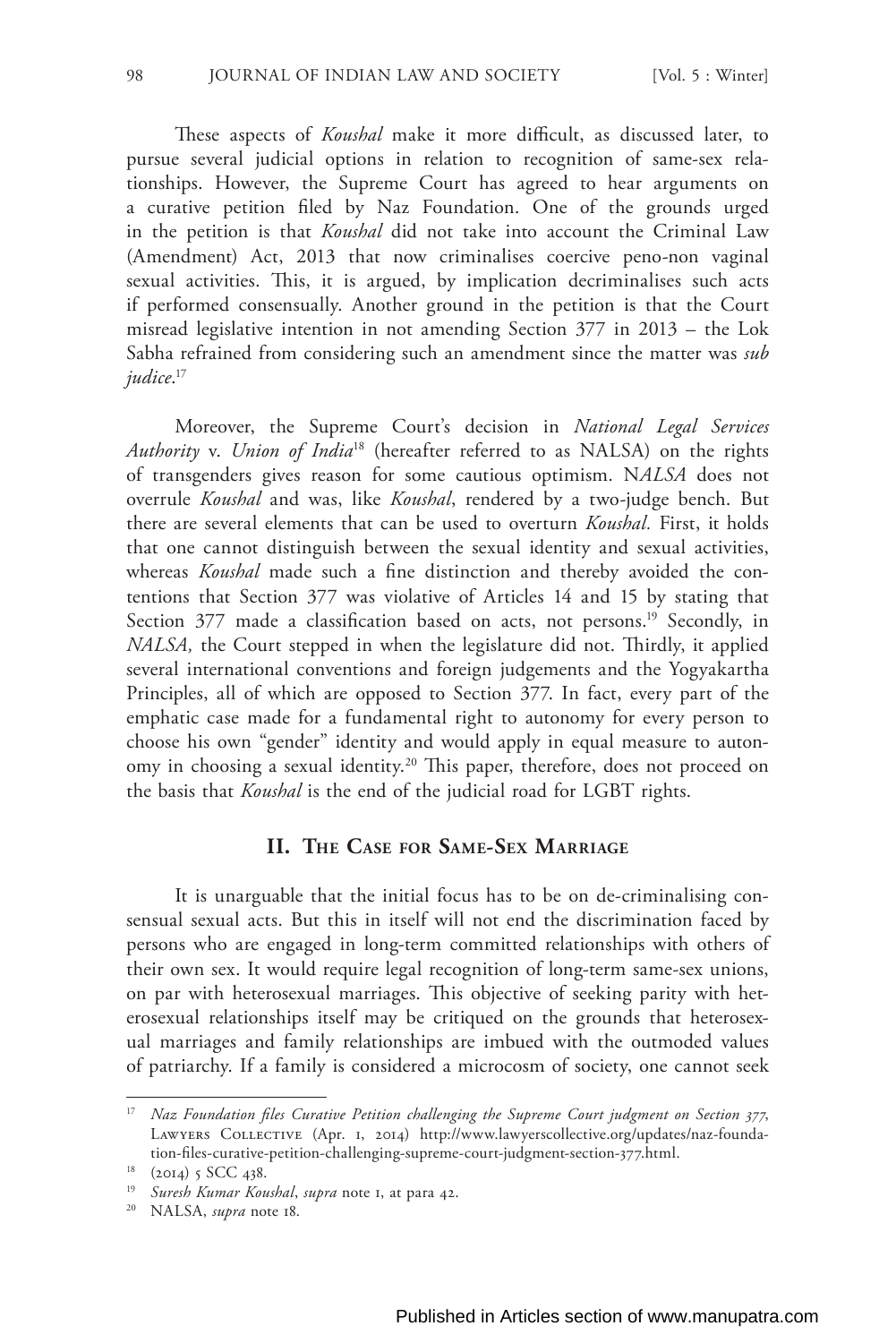to achieve radical changes in society while seeking acceptance into its traditional family norms. Both inside and outside the LGBT communities, there are differing views about the desirability of marriage—either in any given individual's personal life or as to government policies that use marriage as a condition for a wide range of benefits.<sup>21</sup>There are, however, compelling practical reasons to seek social and legal recognition of same-sex relationships. Certain legal benefits such as succession, maintenance, and pension rights that are available to married couples are not available to same-sex couples. Economic benefits from laws like the Employment Provident Fund Scheme, 1952 and Workmen's Compensation Act, 1923 are given only to those related by blood or marriage.<sup>22</sup> After the Central Adoption Resource Authority (CARA) issued guidelines for adoption, single persons and unmarried couples have found it increasingly difficult to adopt.<sup>23</sup> Further, not all persons in same-sex relationships are seeking radical changes in society and its institution, and many are politically conservative.<sup>24</sup> Many of them merely desire acceptance without discrimination and the option to have a legally recognised partnership.25

A further utilitarian argument made after a detailed survey of social science research on the subject is that same-sex and heterosexual relationships do not differ in their essential psychosocial dimensions, that marriage bestows substantial psychological, social, and health benefits and that same-sex couples and their children are likely to benefit in numerous ways from a legal recognition of the relationship as marriage.<sup>26</sup> Many same-sex couples wish to marry simply because they are part of a culture in which marriage has long been represented as the ideal institution of connection and commitment and this belief transcends the bounds of sexual orientation. They also believe that the choice of a marital partner is an important personal decision, over which others, particularly the state, should have no control.<sup>27</sup> Thus the straightforward argument in favor of same-sex marriage is that if two people want to make a commitment of marriage, they should be permitted to do so, and excluding one class of citizens from the benefits and dignity of that commitment demeans them and insults their dignity.<sup>28</sup>

<sup>&</sup>lt;sup>21</sup> Mary L. Bonauto, *Goodridge in Context*, 40 HARV. C.R.-C.L. L. REV. 1 (2005).

<sup>&</sup>lt;sup>22</sup> Employment Provident Fund Scheme, S. 2(g) (1952). Workmen's Compensation Act, S. 2(d)  $(1923).$ 

<sup>23</sup> Siddharth Narrain & Birsha Ohdedar, *A legal perspective on Same-Sex Marriage and other Queer relationships in India*, Orinam, http://orinam.net/resources-for/law-and-enforcement/ same-sex-marriage-in-india/ (last visited May 31, 2014).

<sup>&</sup>lt;sup>24</sup> Brendan O'Neill, *Why gay marriage is a very bad idea*, SPIKED (March 22, 2012) http://www. spiked-online.com/newsite/article/12273#.Ulkj\_BZpt2E.

<sup>25</sup> Thomas John, *Liberating Marriage: Same-Sex Unions and the Law in India*, *in* Law Like Love 357 (Arvind Narrain & Alok Gupta eds., 2011).

<sup>26</sup> Gregory M. Herek, *Legal Recognition of Same-Sex Relationships in the United States: A Social Science Perspective,* 61(6) Amer. Psycho. 607-621 (2006).

<sup>27</sup> Mary L. Bonauto, *supra* note 21.

<sup>&</sup>lt;sup>28</sup> Martha Nussbaum, *A Right to Marry? Same-sex Marriage and Constitutional Law*, DISSENT Magazine (2009).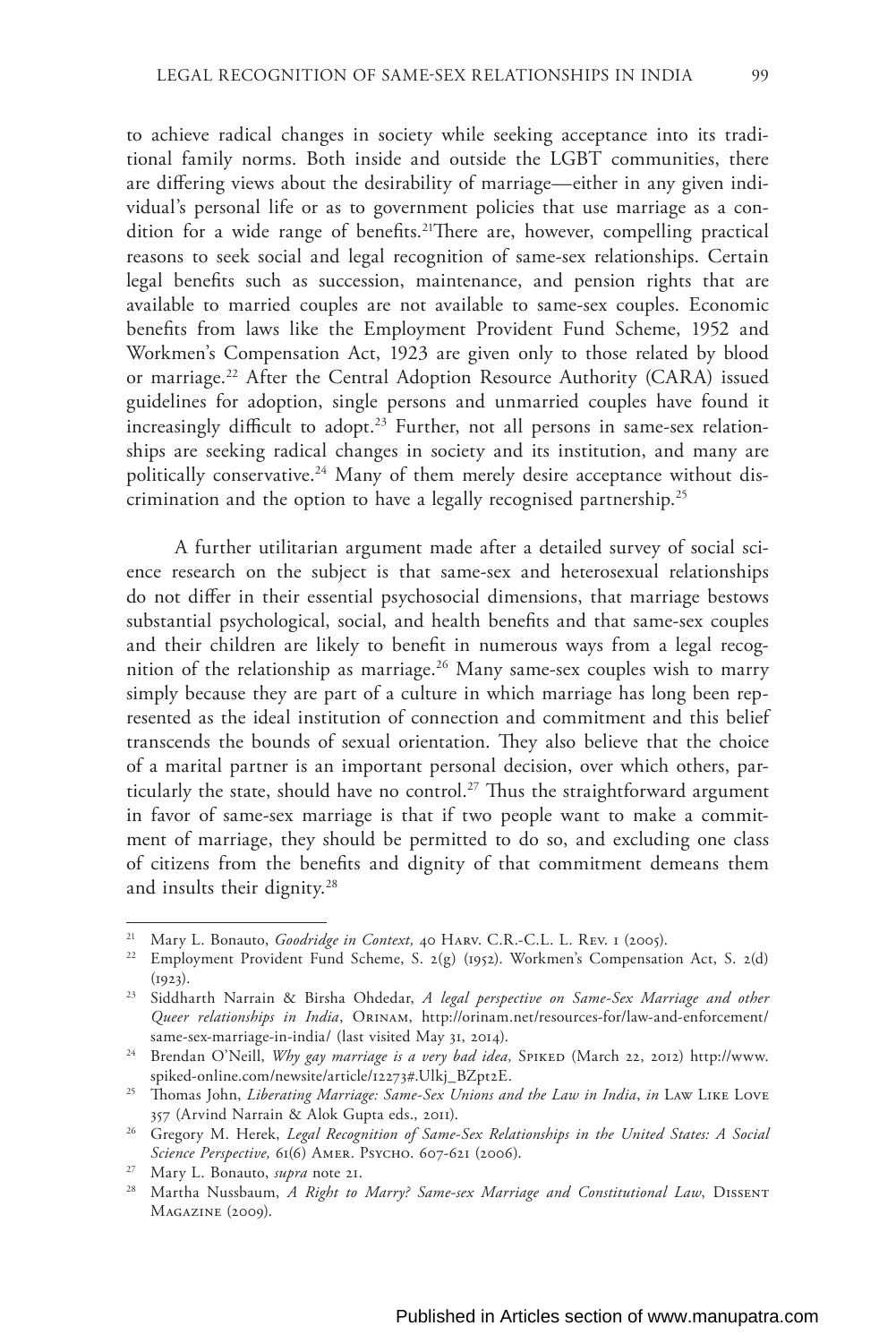It is pertinent to observe that same-sex marriages are not illegal in India. While Section 377 of the Indian Penal Code criminalises sexual acts between persons of the same sex, it is possible to argue that same-sex marriages are not equal to the performance of such acts.<sup>29</sup> Nonetheless the marriage laws in India do not explicitly permit same-sex marriages, and, in fact, reflect a strong heterosexual bias and use terms suggesting only a heterosexual partnership. Moreover, on a realistic note, so long as a provision in a criminal statute such as Section 377 is considered non-discriminatory it would be illogical to seek legal recognition under civil marriage laws.

# **III. Civil Unions – A Fair Alternative?**

One alternative is to seek the legal recognition of same-sex couples not through marriages but as civil unions or partnerships. Legislations recognising civil unions have been enacted in many states in the United States of America, several Latin American and European countries, Australia and New Zealand.<sup>30</sup> Different models of civil unions have been implemented in these jurisdictions. Some states in the United States of America have domestic partnerships that are only recognised by city councils and private companies who extend spousal benefits to the same-sex partners of their employees.<sup>31</sup> Countries like Germany have conferred only limited legal rights on those entering a civil union. The legal benefits are restricted to laws relating to tax, pensions and adoptions.<sup>32</sup> Other models, like that enacted in Vermont following a direction of Supreme Court of Vermont,<sup>33</sup> provide partners with the same legal benefits as those who are joined in marriage.<sup>34</sup> The Supreme Courts of Vermont<sup>35</sup> and New Jersey<sup>36</sup> have held in the recent past that same-sex couples cannot be excluded from the benefits of marriage but the State can decide whether the benefits should be conferred within the framework of a marriage or whether a parallel domestic partnership is to be preferred. Such 'separate but equal' institutions should be in the nature of marriage and should confer the same legal benefits as a marriage.

The advantages of this model are that it faces less opposition, at least on religious grounds and avoids the acrimonious debate as to whether 'marriage' is necessarily heterosexual. It has also functioned as a first step towards recognition of same-sex marriages. In 1999, France enacted a law governing civil

<sup>29</sup> Ruth Vanita, *Democratising Marriage: Consent, Custom and the Law, in* Law Like Love, 351, (Arvind Narrain & Alok Gupta eds., 2011).

<sup>30</sup> Nicola Barker, Not the Marrying Kind – A Feminist Critique of Same-Sex Marriage 48 (2012).

<sup>31</sup> *Id*., at 44.

<sup>32</sup> Thomas John, *supra* note 25, at 360.

<sup>33</sup> *Baker* v. *Vermont*, 744 A 2d 864 (Vt 1999).

<sup>34</sup> Nicola Barker, *supra* note 30.

<sup>35</sup> *Baker, supra* note 33.

<sup>36</sup> *Lewis* v. 188 NJ 415 : 908 A 2d 196 (NJ 2006).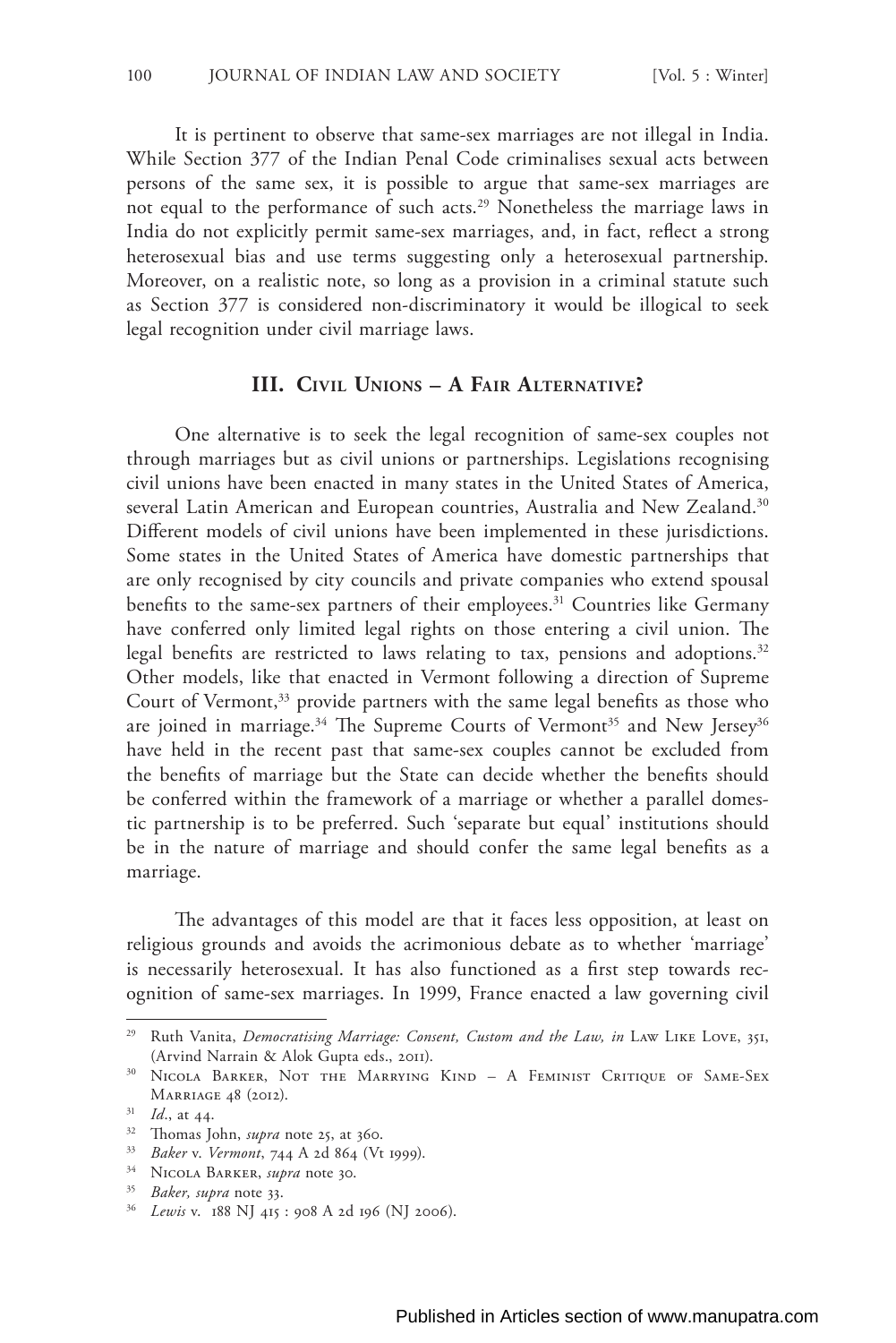partnerships and in 2013, it legislated recognition of same-sex marriages.<sup>37</sup> Similarly England and Wales recognised civil unions in 2004 but have legislated to recognise same-sex marriages in 2013.<sup>38</sup>

However, only providing the option of civil unions and excluding marriages for same-sex couples is itself discriminatory, since it provides a class of people only an option that possesses an inherently lower status than marriage.39 Marriage is not merely a contractual relationship that is forged for the partners to gain legal benefits and rights from one another. It has the equally important function of giving both legal and social recognition to a relationship. Status benefits arising from marriage include granting the spouse higher status than other family members and according certain privileges like decision-making powers when the spouse is incapacitated, registration of deaths, etc.40 Moreover, two institutions are not necessarily equal because they embody the same legal rights. Marriage, as an institution, has a certain *historical, cultural and social significance* which a civil union does not have. The social status that is conferred by a marriage is as important to same-sex couples as it is to heterosexual couples.<sup>41</sup> It follows that a law that permits same-sex couples to enter only into civil unions, despite giving them the same legal rights, will be treating them differently on the basis of their sexual orientation. It is for these reasons that the Connecticut Supreme Court declared the 'separate but equal' system in the state to be unconstitutional.<sup>42</sup> Moreover, acceptance of civil unions in place of marriage is tantamount to approval that same-sex relationships are not equal to heterosexual relationships. In the words of Justice Ginsberg of the US Supreme Court, it would mean accepting two kinds of marriage – the 'full marriage' and a sort of 'skim-milk marriage'.43

If a civil union model were to be adopted in India, it would be necessary not only to enact a new law governing civil unions but also amend relevant legislations like the Indian Succession Act, 1925, Guardians and Wards Act, 1890, Workmen's Compensation Act, 1923 and a host of other legislations relating to succession, adoption, pensions etc. so that a partner in a civil union is given the same status as a spouse and considered to be 'family'. On the other hand, legislation, especially on such an issue in which there is likely

<sup>&</sup>lt;sup>37</sup> Angela Charlton, *French President Signs Gay Marriage Into Law*, HUFFINGTON POST (May 18, 2013), http://www.huffingtonpost.com/2013/05/18/french-president-signs-ga\_0\_n\_3298916.html.

<sup>38</sup> *Gay Marriage Is Now Legal In England and Wales After 'Historic' Bill Gets Royal Assent,*  Huffington Post (July 17, 2013), http://www.huffingtonpost.co.uk/2013/7/17/gay-marriage-isnow-legal-in-the-uk\_n\_3610453.html.

<sup>39</sup> Nicola Barker, *supra* note 30, at 41.

<sup>40</sup> Nicola Barker, *supra* note 30, at 102.

<sup>&</sup>lt;sup>41</sup> JEFFREY A. REDDING, QUEER THEORY – LAW, CULTURE AND EMPIRE 125-127 (Robert Leckey & Kim Brooks eds., 2010).

<sup>42</sup> *Kerrigan* v. *Commr. of Public Health*, 289 Conn 135 (2008).

<sup>43</sup> John Lewis & Stuart Gaffney, *From Skim Milk to Harvey Milk: How Our Community Made History at Last Week's Supreme Court Arguments*, HUFFINGTON POST (May 4, 2013), http:// www.huffingtonpost.com/john-lewis/from-skim-milk-to-harvey-\_b\_3020284.html.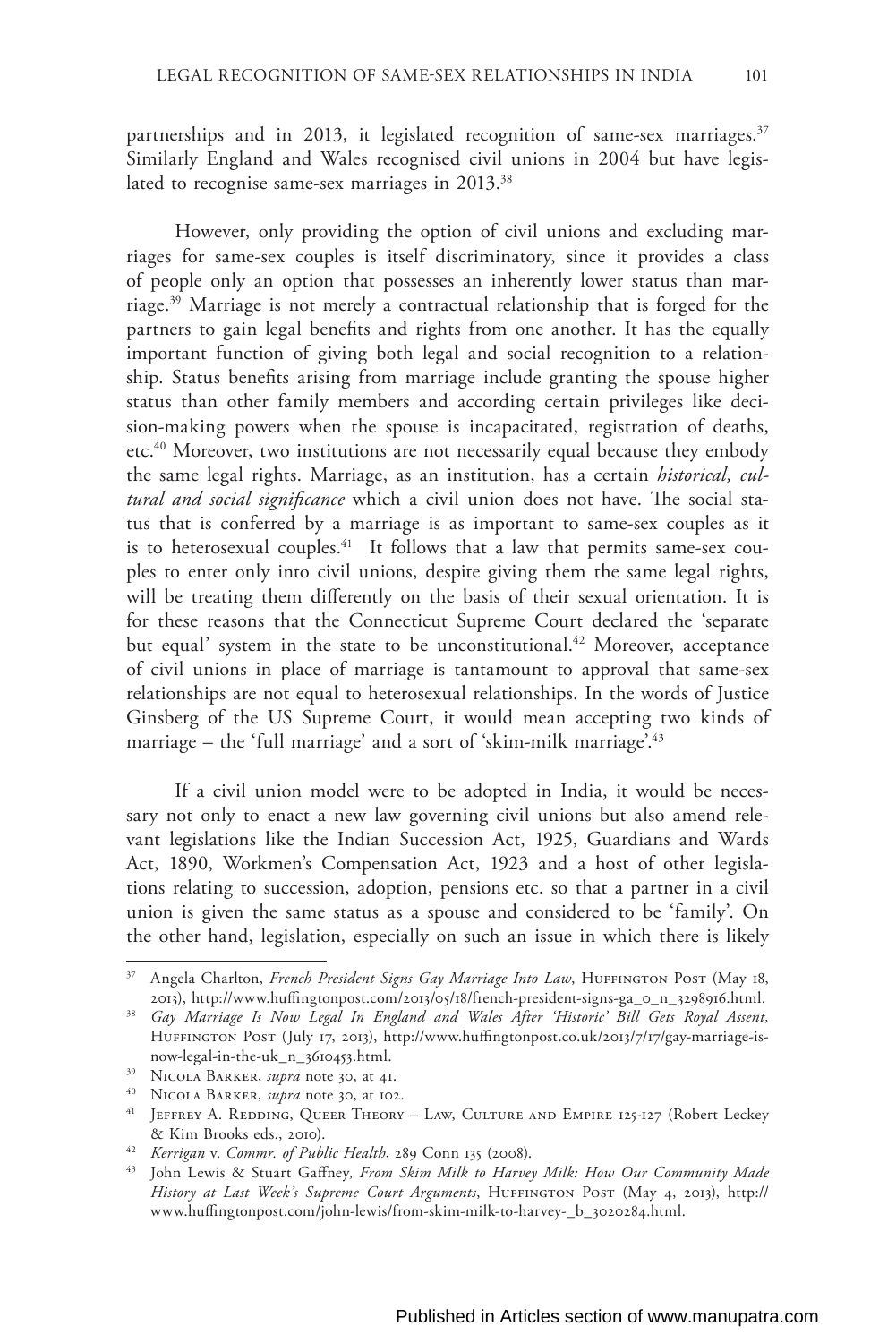to be vociferous opposition, is likely to be delayed. While it cannot be said to interfere with religious freedoms, it could be opposed on the ground that it provides legislative sanction of non-marital live-in relationships, both heterosexual and homosexual, that is contrary to Indian culture. Thus, even on tactical considerations, seeking legislation recognising civil unions does not seem to be the right course.

# **IV. Same-Sex Marriage Under Personal Laws**

In India, marriages and weddings have a strong religious and cultural significance as well as social importance. Marriage is considered to be a sacrament and the religious ceremonies are an essential part of the marriage.<sup>44</sup> This perhaps explains the many instances of lesbian marriages, including performance of religious ceremonies, exchange of garlands in temples or quasi-legal friendship contracts (*maitrikarar*) 45 in several reported cases. For instance, in 1988, two policewomen married each other in a Hindu ceremony. Though their marriage could not be registered and they were suspended from their jobs, their marriage was accepted and supported by their families and community.46 It is interesting that the numerous reported lesbian marriages have been largely between small-town, lower-middle class, non-English speaking women who are not connected to the LGBT movement.<sup>47</sup>

In this milieu, the most satisfactory course would be the recognition of same-sex marriages under Indian personal marriage laws. In India, Christians, Muslims and Hindus have different laws in relation to marriage, succession etc. The Hindu Marriage Act that governs Hindus, Sikhs, Jains and Buddhists states that a marriage may be solemnised between any two Hindus.<sup>48</sup> It also specifically provides that the bridegroom should have attained the age of twenty one and the bride eighteen.<sup>49</sup> The Christian Marriage Act provides that the age of the man shall be twenty one and the age of the woman eighteen.<sup>50</sup> Since Muslim marriages are not governed by a statute, there is no statutory definition of 'marriage', but they are normally considered to be a contract for the purpose of procreation.<sup>51</sup> Thus, all Indian personal laws appear to envisage marriage as only a heterosexual union.

Recognition of same-sex marriages under Hindu personal laws can be obtained by any one of the following approaches: (i) interpreting the existing

<sup>46</sup> Somak Ghoshal, *The Well of Loneliness,* The Telegraph, November 25, 2008.

<sup>&</sup>lt;sup>44</sup> B.N. Sampath, *Hindu Marriage as a Samskara: A resolvable conundrum*, 3(3) J. IND. L. INST. 319-331 (1991).

<sup>45</sup> Arvind Narrain, Queer – Despised Sexuality, Law and Social Change 79 (2004).

<sup>&</sup>lt;sup>47</sup> Ruth Vanita, *Wedding of Two Souls*, 20(2) J. FEMINIST STUD. REL. (2004).

<sup>48</sup> Hindu Marriage Act, 1955, S. 5.

<sup>49</sup> *Id*.

<sup>50</sup> Christian Marriage Act, 1872, S. 60.

<sup>51</sup> Siddharth Narrain & Birsha Ohdedar, *supra* note 23.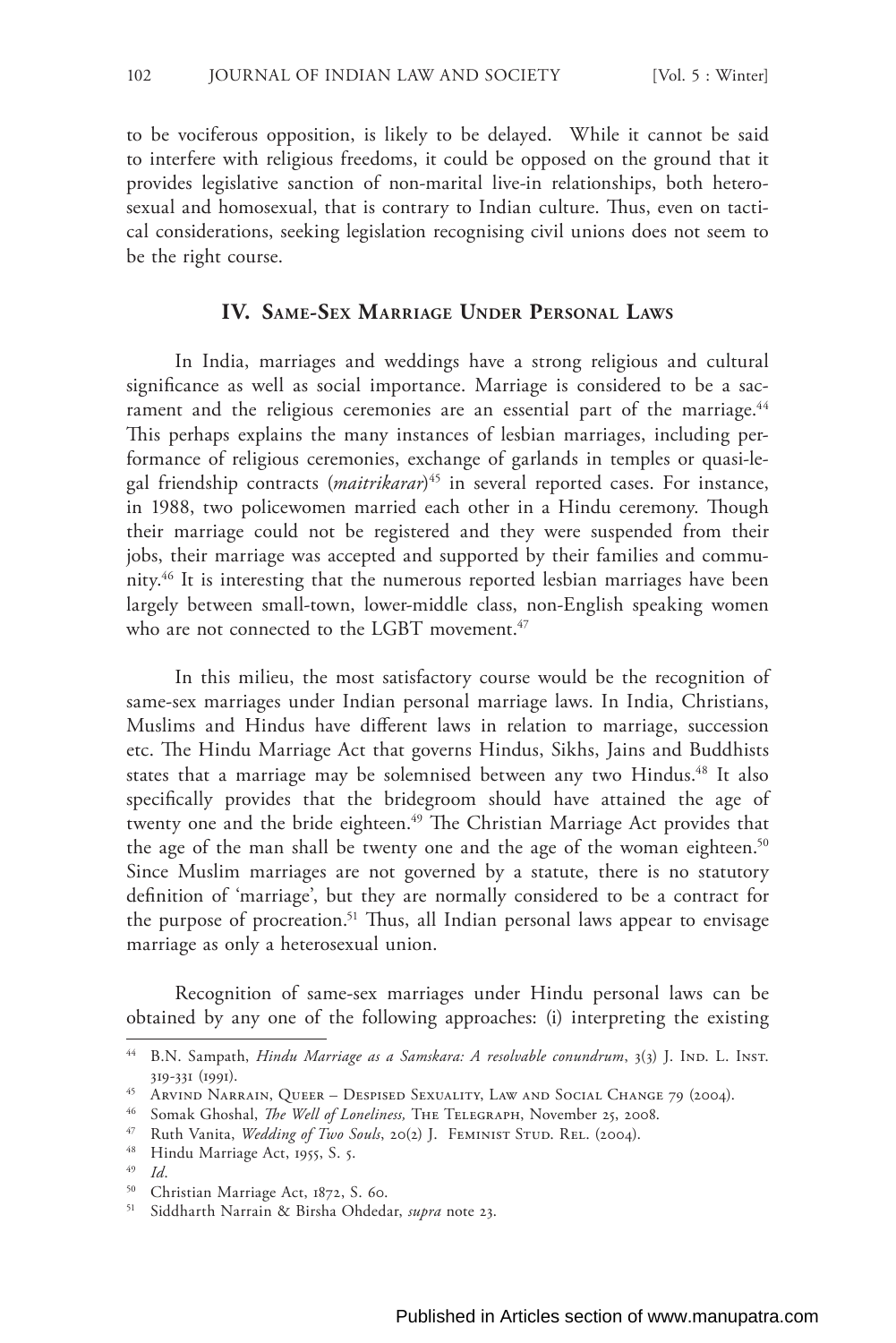law to permit same-sex marriages, (ii) interpreting that the LGBT community constitutes a separate community, the customs of which permit same-sex marriages, (iii) reading down the Hindu Marriage Act, 1956 ('Act') to allow same-sex relationships, on the ground that it would otherwise be rendered unconstitutional, or (iv) amending the Act to permit same-sex relationships.

Since the Act is gender neutral except in the use of the terms *bride* and *bridegroom*, it is possible to argue that same-sex couples can get their marriages solemnised under the Act provided one of them is characterised as the bride and the other as the groom. This approach has been tried by lesbian couples, where one partner presented herself as the bride and the other as the bridegroom.<sup>52</sup> It is difficult to support this argument by the rules of statutory interpretation, since it strains the words of the statutes and is contrary to the common understanding of the terms *bride* and *groom*. The interpretation also tries to homogenise same-sex unions with traditional forms of marriage. At a time when relationships between heterosexual spouses are being re-fashioned to make them more equal, this interpretation will reinforce traditional oppressive gender stereotypes that genders are inherently different, that two persons in a marriage have pre-set roles and that even same-sex couples have to accept traditional roles in order to get married.<sup>53</sup>

Another approach would be to obtain recognition of the LGBT community as a community of its own that has its own customs and practices. The Arya Samaj and the anti-Brahmin Self-Respect movement in Tamil Nadu formulated their own marriage rituals and practices.<sup>54</sup> While the Arya Samaj drew upon the Hindu scriptures in its marriage ceremony, the Self Respect marriages did not do so. But both these forms of marriages got recognition when the Act was amended in Tamil Nadu by inserting Section 7-A to recognise Self-Respect marriages.55 The LGBT community could agree on a common marriage practice and seek recognition under the Act. But the difficulty is that members of the LGBT community are governed by different personal laws and follow different customs and practices. Unlike the Arya Samaj is or the followers of the anti-Brahmin movement, they are not united by a desire to bring about specific reforms in Hindu marriage ceremonies.

The third approach would be to demand reading down of the provisions in the legislation governing Hindu and Christian marriage laws by the judiciary so that same-sex marriages are recognised, on the ground that a reading of these laws as prohibiting such marriages, would render the relevant provisions unconstitutional by discriminating on the basis of sexual orientation. While this approach was supported by the reasoning provided by the Delhi

<sup>52</sup> Ruth Vanita, *supra* note 29, at 348-350.

<sup>&</sup>lt;sup>53</sup> EVAN GERSTMANN, SAME-SEX MARRIAGE AND THE CONSTITUTION 58 (2<sup>nd</sup> Edn., 2008).

<sup>54</sup> Ruth Vanita, *supra* note 29, at 344.

<sup>55</sup> Hindu Marriage Act, 1955, S. 7-A.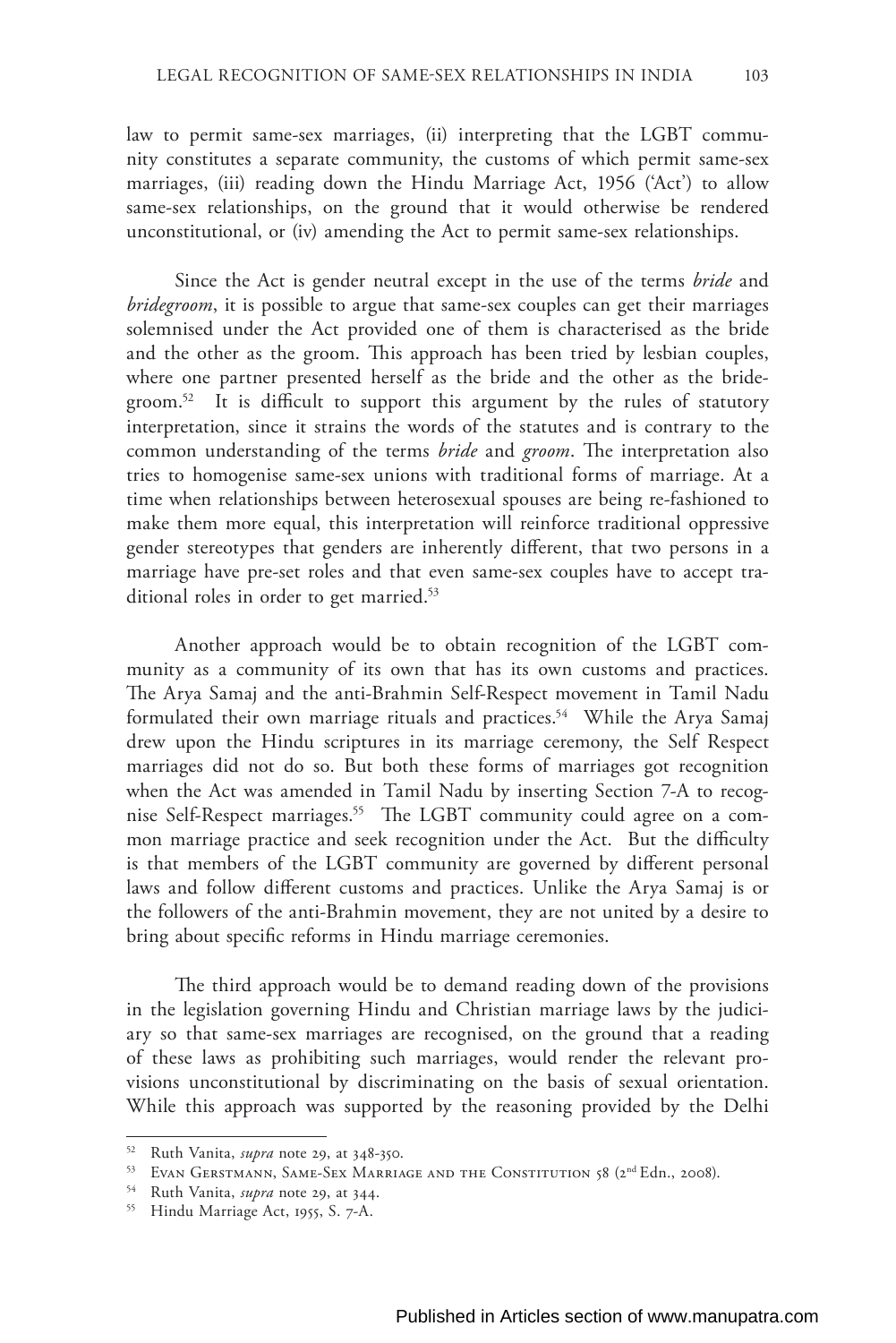High Court in *Naz Foundation,* after *Koushal*, it appears that the courts may not be receptive to such arguments. There is the further impediment of the long-standing decision of the Bombay High Court in *State of Bombay* v. *Narasu Appa Mali<sup>56</sup>*, holding that personal laws cannot be tested against the touchstone of Fundamental Rights. On a different note, it would be possible to contend that traditional Hindu laws did not proscribe same-sex marriages even though the traditional literature of India has many references to same-sex relationships<sup>57</sup>. The codified personal laws reflect a more recent trend of proscribing same-sex relationships that emerged in the colonial era, under the influence of Victorian ideals of heterosexuality and monogamy.58 But even on tendering such logic, it may be difficult to convince courts to interfere in personal laws on grounds of discrimination.

The difficulties in these three approaches apply equally to all personal laws. Since none of the above approaches seems feasible, the final course would be to seek statutory amendments to the personal laws. This most satisfactory solution would perhaps also be the most difficult to achieve in practice. Such an amendment would be highly controversial because of hostility towards the LGBT community by a vocal section of society. Moreover, it would be perceived as interference in the practices and customs of religious groups. Such a controversial legislative move will not be the priority of the government even if it were to be in favour of such a measure. As a case in point, when *Koushal* was being heard, the Attorney General informed the court that the Government of India was not seeking a reversal of *Naz Foundation,*59but after *Koushal*, the Government did not initiate any move to repeal section 377*.*  Further the Bharatiya Janata Party has unequivocally supported *Koushal.*60 For these reasons, it appears that the time is not ripe to push for legislative change.

### **V. Same-Sex Marriages under the Special Marriages Act**

An option which ought not to raise religious hackles is to seek an amendment to the Special Marriage Act, 1954 ('SMA') to permit same-sex marriages. The SMA is a secular legislation that facilitates marriages between people of different religions or those who do not wish to be bound by their personal laws. Instead of a religious ceremony, a Marriage Officer registers

<sup>56</sup> (1951) 53 Bom LR 779.

<sup>57</sup> Ruth Vanita, *Homosexuality and Hinduism*, Gay and Lesbian Vaishnava Association, http://www.galva108.org/hinduism.html (last visited May 31, 2014).

<sup>58</sup> Ruth Vanita, *supra* note 47.

<sup>59</sup> Goolam E. Vahanvati, *Law can't remain static: Government told SC that Section 377 didn't*  reflect Indian values, TIMES OF INDIA (December 13, 2013), http://articles.timesofindia.indiatimes.com/2013-12-13/edit-page/45124053\_1\_delhi-high-court-supreme-court-judgment.

<sup>&</sup>lt;sup>60</sup> BJP will not support "unnatural" homosexuality: Rajnath Singh, FIRST POST (December 15, 2013), http://www.firstpost.com/politics/bjp-will-not-support-unnatural-homosexuality-rajnath-singh-1286933.html.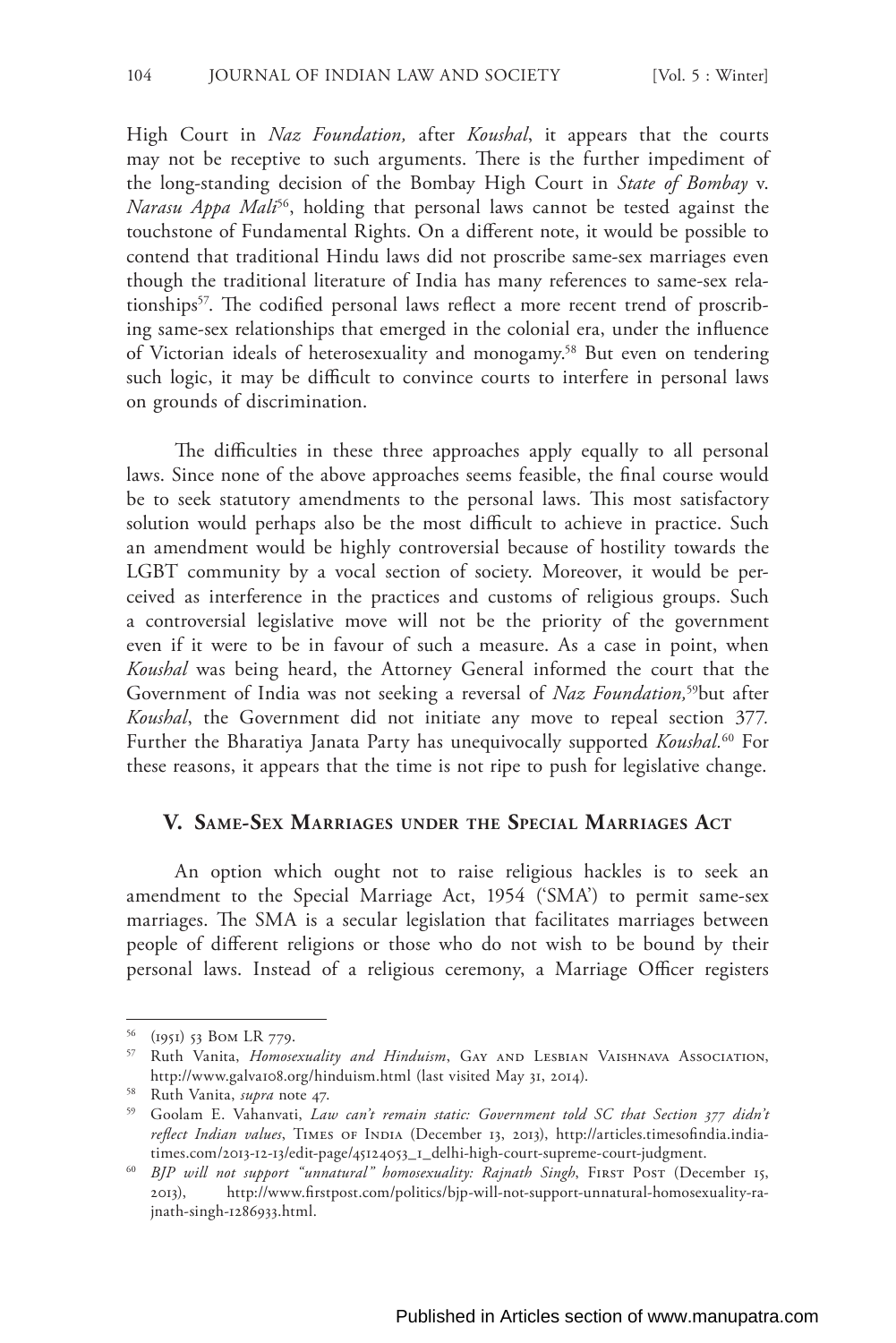the marriage.<sup>61</sup>In its existing form, the SMA seems to apply to heterosexual couples, since it provides that the *male* should have attained the age of twenty-one years and the *female* the age of eighteen years.<sup>62</sup> But it is not difficult to accommodate same-sex marriages within the framework of SMA. It would only be necessary to amend Section 4(c) so that it reads that a party, *if* male, should have attained the age of twenty-one years and *if* female, should have attained the age of eighteen years and to add a specific provision that samesex marriages are permitted. In any case, even if personal laws are amended to recognise same-sex marriages, the SMA would have to be amended to accord the same recognition to relationships between persons belonging to different religions.

While an amendment is clearly the best legislative option, it is one that might be difficult after the recent formation of a BJP government. While the Congress and the CPI(M) both included decriminalisation in their manifestos for the Lok Sabha elections, the BJP was clear in its support of the judgment – a party leader commenting that homosexuality is an unnatural act that cannot be supported.<sup>63</sup> More recently, the Rashtriya Swayamsevak Sangh, the BJP's ideological parent, has stated that while they are against glorifying homosexual behaviour, it is debatable whether it should be criminalised.<sup>64</sup>

While the change in question is easy to draft and cannot be said to interfere with religious freedoms, it is bound to generate vocal opposition. The amendment to the SMA would be similar to the laws permitting same-sex marriages enacted in other countries. Today, sixteen countries have enacted such laws starting from the Netherlands in 2000 to England and Wales in 2013.65 Similarly, thirteen states in the USA have passed laws permitting samesex marriages. But there are several anti-same-sex enactments as well. The US Congress enacted the Defence of Marriage Act 1996 ('DOMA') to deny federal benefits to same-sex couples married under State laws. While DOMA was struck down by the US Supreme Court<sup>66</sup>, the challenge to DOMA in the Supreme Court was vigorously defended by Republican groups, though the Obama Administration did not support the Act.67

<sup>61</sup> Thomas John, *supra* note 25, at 359.

<sup>62</sup> The Special Marriage Act, 1954, S. 4(*c*).

<sup>&</sup>lt;sup>63</sup> SC verdict on Sec 377: Why is BJP on the wrong side of history?, FIRST POST (December 15, 2013), http://www.firstpost.com/india/sc-verdict-on-sec-377-why-is-bjp-on-the-wrong-side-ofhistory-1286931.html.

<sup>&</sup>lt;sup>64</sup> Ananhit Mukherjee, *Gay sex: RSS comment sparks hope on Section 377*, THE TIMES OF INDIA (28-5-2014), http://timesofindia.indiatimes.com/India/Gay-sex-RSS-comment-sparks-hope-on-Section-377/articleshow/35644859.cms.

<sup>&</sup>lt;sup>65</sup> Freedom to Marry Internationally, FREEDOM TO MARRY, http://www.freedomtomarry.org/landscape/entry/c/international (last visited May 31, 2014).

<sup>66</sup> *United States* v. *Windsor*, 185 L Ed 2d 570 (2013).

<sup>67</sup> Chris McGreal, *Gay marriage debate: Supreme Court indicates cautious approach*, The Guardian (March 27, 2013), http://www.guardian.co.uk/world/2013/mar/26/ supreme-court-gay-marriage-hearing.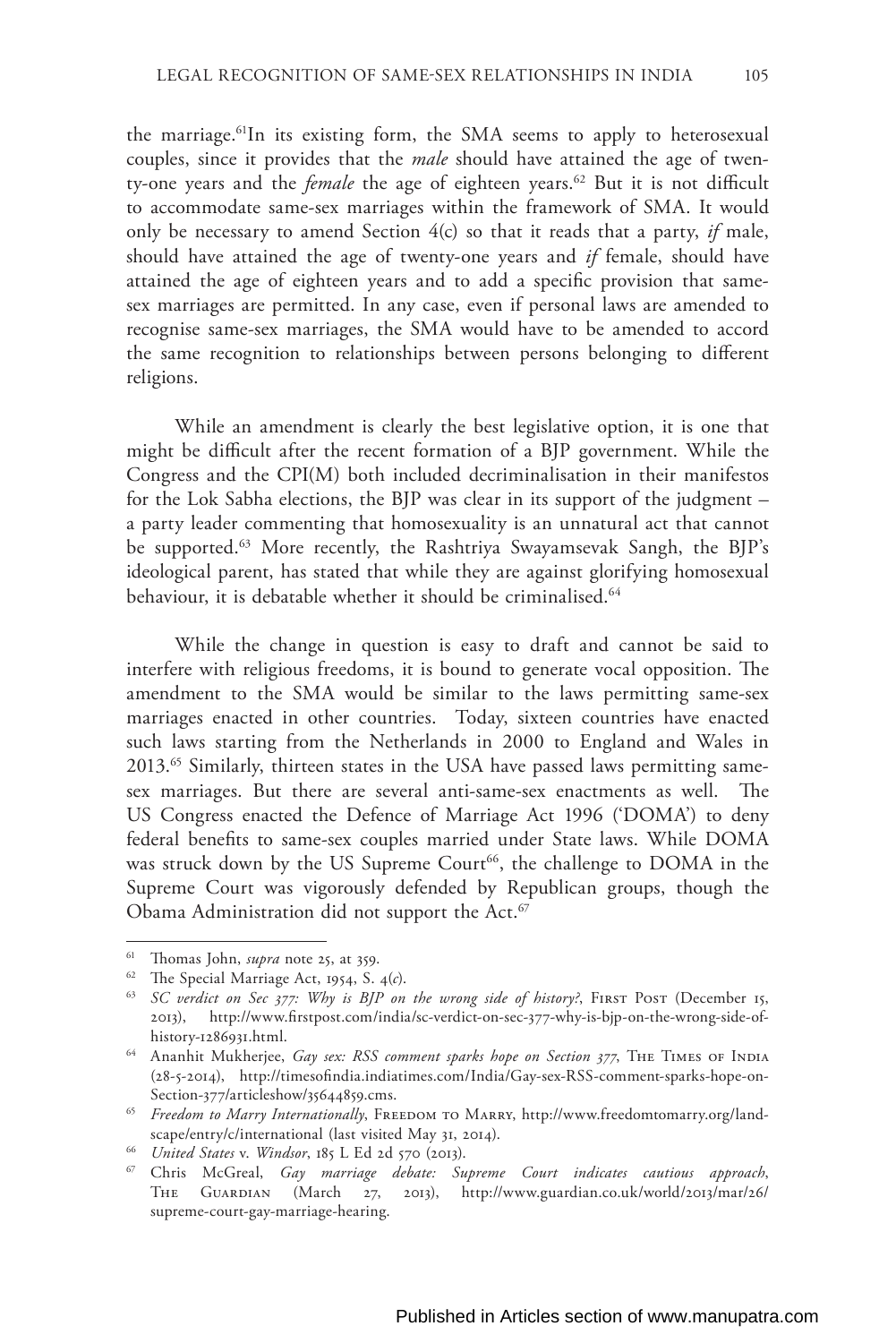But such actions produce a political backlash, varying across areas. Legalising gay marriage in states like Massachusetts generated little political opposition since the majority of residents were in support of it. However, the backlash in Ohio relating to a judgment in favour of gay marriage was extremely strong. The Republican Candidate – George Bush – had a double-digit increase in the percentage of votes by groups that disproportionately opposed gay marriage – the religious, the elderly, working class and African Americans.<sup>68</sup> Thus, even in a country like the United States of America, where the battle for LGBT rights has been fought tenaciously over several decades, there is a strong opposition to recognising same-sex marriages. An even greater backlash is highly probable in India, especially considering that it is a country that has currently failed to even decriminalise homosexual acts.

### **VI. Reading Down of Special Marriages Act**

The final option is to seek a judicial ruling that the SMA has to be read as permitting same-sex marriages on the ground that otherwise it would be discriminatory against same-sex couples and hence unconstitutional. There are several international precedents in support of this proposition. Three State Supreme Courts in the United States, those of Massachusetts,<sup>69</sup> Connecticut<sup>70</sup> and Iowa71 have held that a marriage law that did not permit same-sex couples to marry was unconstitutional. All three courts invoked both due process and equal protection clauses and pointed out that the right to marry is an individual liberty right that also involves an equality component. A group of people cannot be denied the right of marriage granted to others, without a very strong justification, which, the court held, did not exist.

The majority view of the US Supreme Court in striking down DOMA did not hold that same-sex marriages were a constitutional right.72 It largely based its decisions on the Constitutional structure that grants the States authority over the definition of marriage. But as pointed out by Justice Scalia in the dissenting judgement, the majority view paves the way for a claim that same-sex marriages are a constitutional right. If DOMA unconstitutionally robbed same-sex couples of "personhood and dignity" in states that permitted the practice, he said, quoting from the majority opinion, courts might find that laws in anti-gay-marriage states also must fall. Indeed, after the Supreme Court decision, a Superior Court of New Jersey held that the state government

<sup>68</sup> Michael J. Klarman, From the Closet to the Altar: Courts, Backlash and the Struggle for Same-Sex Marriage (2012).

<sup>69</sup> *Goodridge* v. *Deptt. of Public Health*, 798 NE 2d 941 (Mass 2003).

<sup>70</sup> *Kerrigan* v. *Commr. of Public Health*, 289 Conn 135 (2008).

<sup>71</sup> *Varnum* v. *Brien*, 763 NW 2d 862 (Iowa 2009).

<sup>72</sup> *United States* v. *Windsor*, *supra* note 66.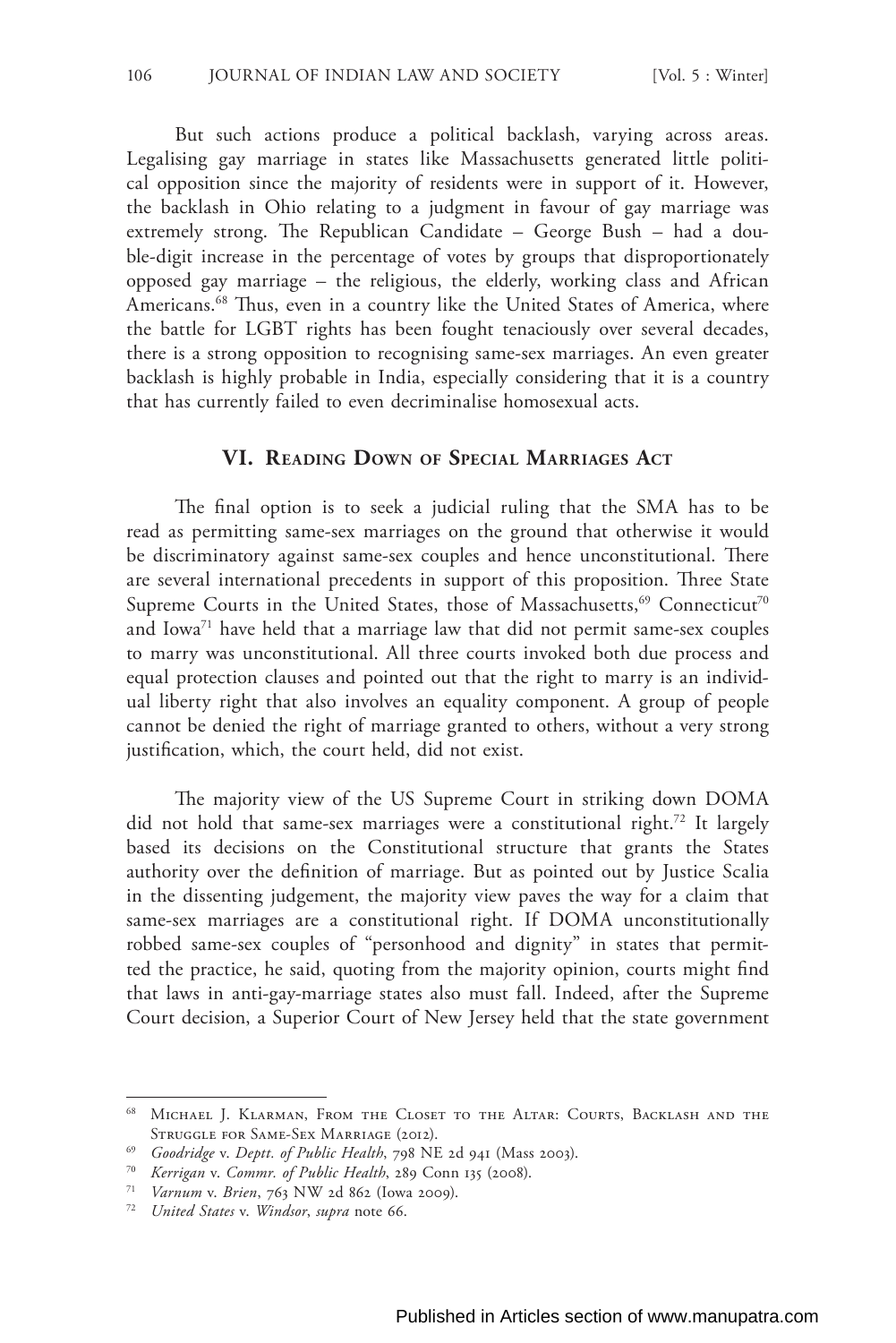was violating New Jersey's Constitution by denying federal benefits to same-sex couples by not allowing them marry.73

The Constitutional Court of South Africa has held<sup>74</sup> that marriage laws that did not permit same-sex marriages were violative of Section 9(3) of the Constitution, which states: "The state may not unfairly discriminate directly or indirectly against anyone on one or more grounds, including race, gender, sex, pregnancy, marital status, ethnic or social origin, colour, sexual orientation, age, disability, religion, conscience, belief, culture, language and birth."

There are also several Canadian decisions beginning from a decision of the Court of Appeal for Ontario<sup>75</sup> that held that the existing common law definition of marriage to the extent that it referred to "one man and one woman" violated the equality rights of same-sex couples under Section 5 (1) of the *Canadian Charter of Rights and Freedoms* and that reformulated the definition as "the voluntary union for life of *two persons* to the exclusion of all others".

On the other hand, a High Court in England did not accept that not permitting same-sex marriages violated the European Convention on Human Rights.76 The Court distinguished the decision of the Constitutional Court of South Africa by, among other things, pointing out that in South Africa there was no statutory provision such as the Civil Partnership Act of the United Kingdom, which recognised, on a basis of broad equivalence, the status of a long term same-sex relationship. Even the Supreme Court of Vermont had held that the State can decide whether recognition should be conferred within the framework of a marriage or a parallel domestic partnership.<sup>77</sup>

After *Naz Foundation*, this option appeared very promising. The decision had emphasised that Article 15 of the Constitution conferred personal autonomy on all individuals and prohibited discrimination on the basis of religion, race, caste, sex and place of birth. The Court had recognised that a common thread runs through these – they are either immutable characteristics or entail a fundamental choice. It further provided that analogous grounds that can potentially be used to impair personal autonomy also have to stand the test of strict scrutiny in court. The *Naz Foundation* court opined that sex as a ground includes within it sexual orientation since "*discrimination on the basis of orientation is grounded in stereotypical judgments and generalisations about the* 

<sup>73</sup> *Garden State Equality* v. *Dow*, 2012 NJ Super Unpub LEXIS 360.

<sup>74</sup> *Minister of Home Affairs* v. *Fourie*, (2006) 1 SA 524 (CC).

<sup>75</sup> *Halpern* v. *AG of Canada*, (2003) 169 OAC 172.

<sup>76</sup> *Wilkinson* v. *Kitzinger*, 2006 EWHC 2022 (Fam).

<sup>77</sup> *Baker* v. *Vermont*, 744 A 2d 864 (Vt 1999).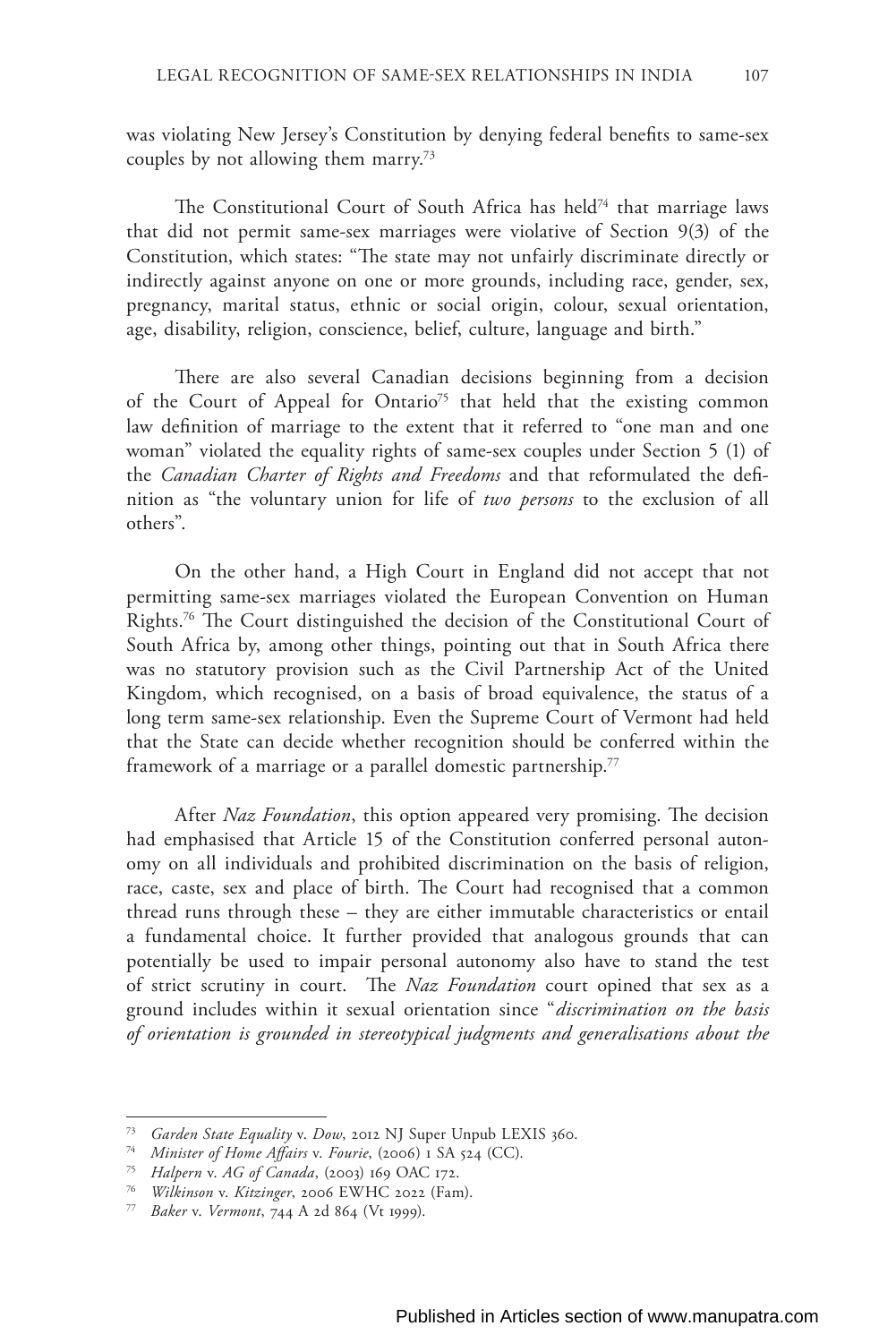*conduct of either sex*."78 The decision also cited several foreign precedents in support of these propositions. It is thus clear that a powerful argument could have been developed that if the Special Marriages Act, a secular legislation, only permitted marriage between couples belonging to different sexes, it would be discriminating against same-sex couples on the basis of sexual orientation and that such discrimination would be in violation of Article 15 and hence unconstitutional. The Court could thus have been urged to read down the relevant provisions to permit same-sex couples to marry under the SMA.

*Koushal* poses great difficulty to this approach. *Koushal* can be cited to argue that there is a presumption that SMA is constitutional. In fact, the argument would have greater force since SMA was enacted after the Constitution came into force. The High Court relied on numerous judgments from other jurisdictions in *Naz Foundation* in support of its decision. The Supreme Court in *Koushal*, said that such foreign judgments might be informative but could not be applied to determine the constitutionality of a law enacted by the Indian legislature.79 Finally, there is the fact that the Court has stated that such matters should be handled by the competent legislature. As pointed out earlier, most of these principles no longer apply indisputably after *NALSA*. But realistically it is only when *Koushal* is overruled that a reading down of the SMA to allow same-sex marriages can be expected.

However, even many of those who support the above legal and constitutional principles and accept the above tactical reasoning, would wonder if Courts should be approached rather than democratically elected bodies. But as Martha Nussbaum has pointed out, it is reasonable that courts have a legitimate role to play in this divisive area, standing up for minorities who are at risk in the majoritarian political process.80 The dismissive observations of the Court regarding a 'miniscule minority' is uncharacteristic of Indian courts and *Koushal* is an aberration in this regard. It must be remembered that even the short-term de-criminalisation of homosexual acts came rather late to India and was not achieved by legislative action but by the judiciary performing its duty of upholding constitutional rights.

#### **VII. Conclusion**

It is clear that the anti-discriminatory initiative of *Naz Foundation* has to be built on to obtain legal and social recognition of long term samesex relationships through marriages simultaneously with the efforts to overturn *Koushal*. There is no advantage in going through the half-way house of civil unions as was done in the West. The challenge of obtaining legislative

<sup>78</sup> Tarunabh Khaitan, *Reading Swaraj into Article 15 – A New Deal for All Minorities*, *in* Law Like Love 281-283 (Arvind Narrain & Alok Gupta eds., 2011).

<sup>79</sup> *Suresh Kumar Koushal* v. *Naz Foundation*, (2014) 1 SCC 1 at para 52.

<sup>80</sup> Martha Nussbaum, *supra* note 28*.*